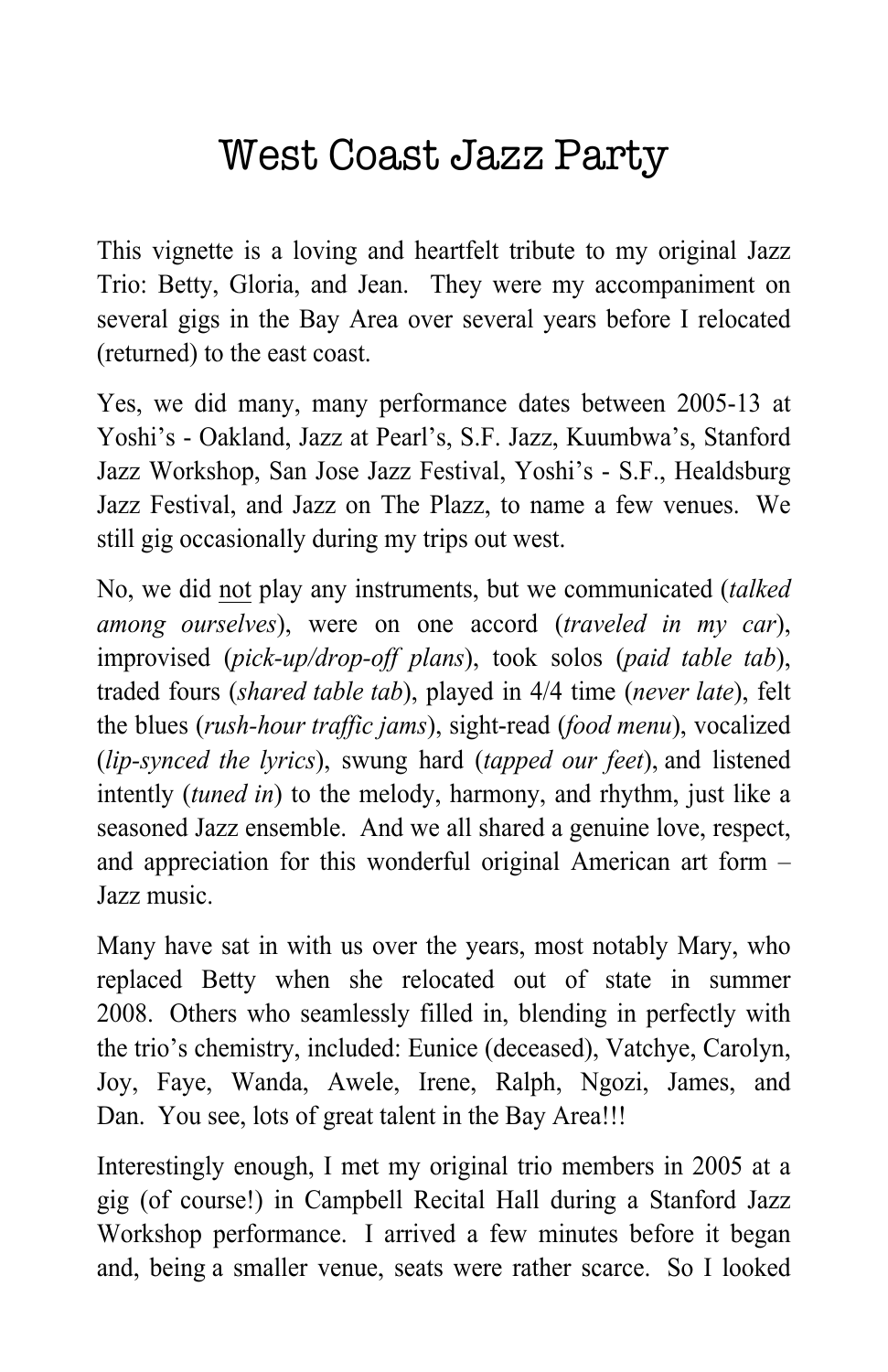around, saw other open seats, but noticed a particular open seat in between these two Black women in the center of a long row.

Now, being that I'm of a certain age and from a certain era, when in large public gatherings where I'm in the stark minority by far, I/we tend to naturally or subconsciously gravitate toward my/our own. Perhaps, that was the case here, so I headed toward that open seat, sat down, greeted both women, complete strangers, and proceeded to enjoy the first half of the concert.

During the brief intermission, I formally introduced myself to Betty and Gloria, and we discussed backgrounds, favorite Jazz artists, upcoming Stanford Jazz performances, past Bay Area shows, other Jazz venues, etc. After the performance, we chatted some more on the way to the parking lot and I said good-bye to Betty and Gloria. Until next time…

In my experiences, ALL Jazz fans seem to be very cordial, friendly, interesting people. That's what's so great about the Jazz fan community; you may not know a person's name, but you surely recognize his/her face and begin talking Jazz, sharing stories, discussing albums, mentioning a recent or upcoming Jazz concert, opining about particular Jazz artist, etc.

At another Stanford Jazz Workshop performance, a saw Gloria with another friend of hers and sat near them. That's when I first met Jean. Again, we chatted during the intermission. Very nice and genuine folks! Unbeknownst to me, my Jazz Trio was coming together...

Soon after that, while checking out a Jazz performance at Yoshi's – Oakland, I saw Betty and Jean sitting in a booth with their friends. So, I thought, "Man, these must be some serious Jazz folks like me"

Over time, when I saw Betty, Gloria, and/or Jean at many more Jazz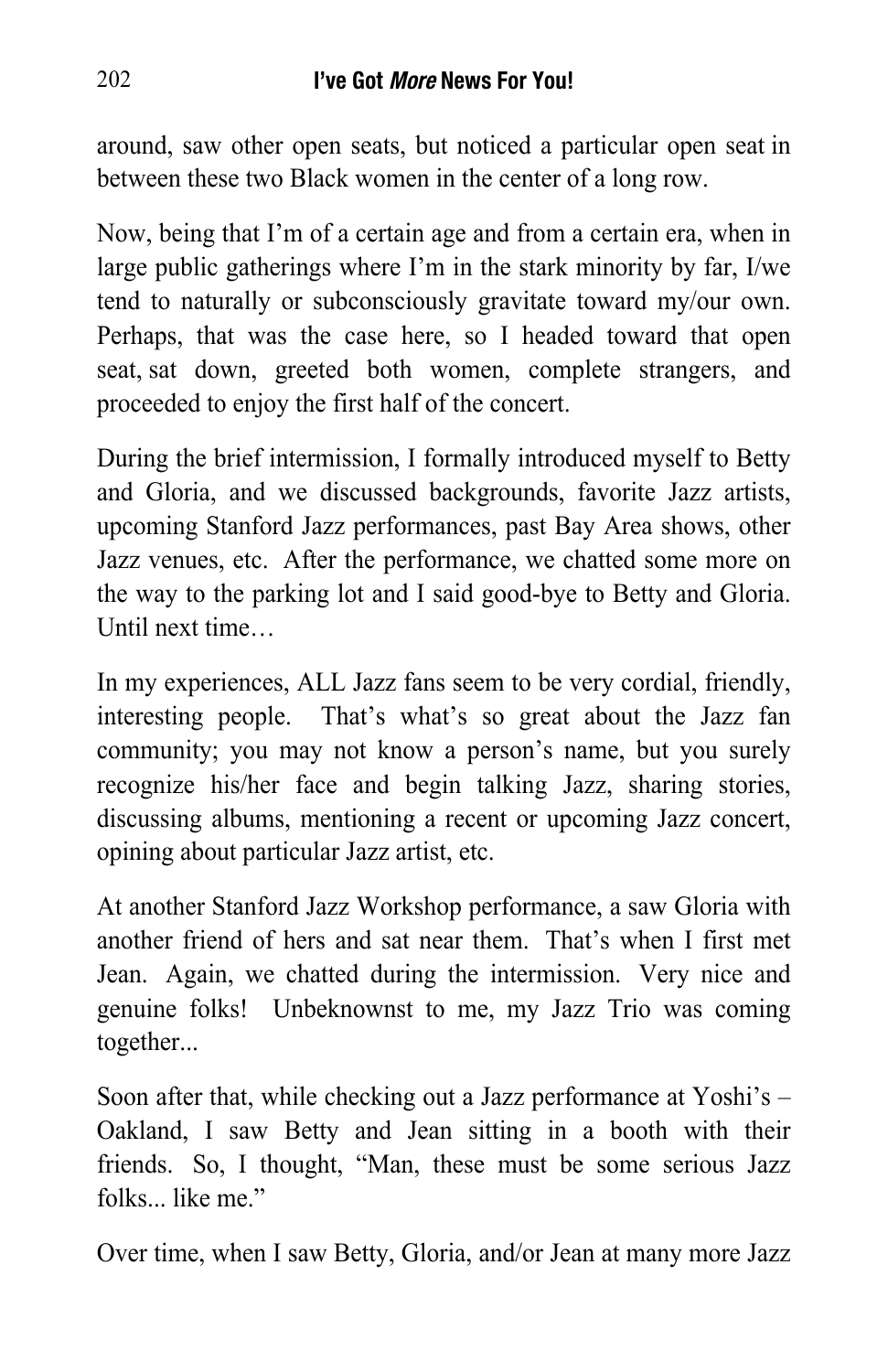performances in the Bay Area, we chatted more, became goods friends, and formed a special bond. Eventually, for Yoshi's – Oakland concerts, in order to save time, gas, and parking costs, we all agreed that they'd drive to my home in Fremont, leave their car(s) in my driveway, then we'd all head to Oakland in my car for the performance. Afterwards, we'd return to Fremont, they'd get in their cars and head home – Mission Accomplished!

Soon after, with so many great concerts and venues on the docket (back when straightahead Jazz bookings were prevalent in the Bay Area), it became more convenient for me to just do all the driving and buy all the tickets, my treat! The women certainly didn't mind and I didn't either. To their credit, they were always ready when I drove up, especially Jean. Nothing worse than arriving late for a gig!

Through Gloria and Mary, I eventually met and came to know their wonderful friends: Eunice, Vatchye, Joy, and Carolyn.

Yes, my Jazz Trio and I popped up everywhere in the Bay Area to hear some great music, so much so that sometimes, when I did see a performance all by myself, I'd be asked at the box office or by others, "So where's your trio?" or "Where's the crew?" I just had to smile. Truth be told, they were really my bodyguards, as part of my security detail. :v)

All in all, we (3 or 4) saw approximately 75 Jazz performances together, including:

Wayne Shorter, Bobby Hutcherson, Kenny Burrell, Eldar, Stanley Clarke, Sean Jones, Jamie Davis, Benny Green, Pat Martino, Hank Jones, Roberta Gambarini, Andrew Speight, James Carter, Faye Carol, Joey DeFrancesco, Rachell Ferrell,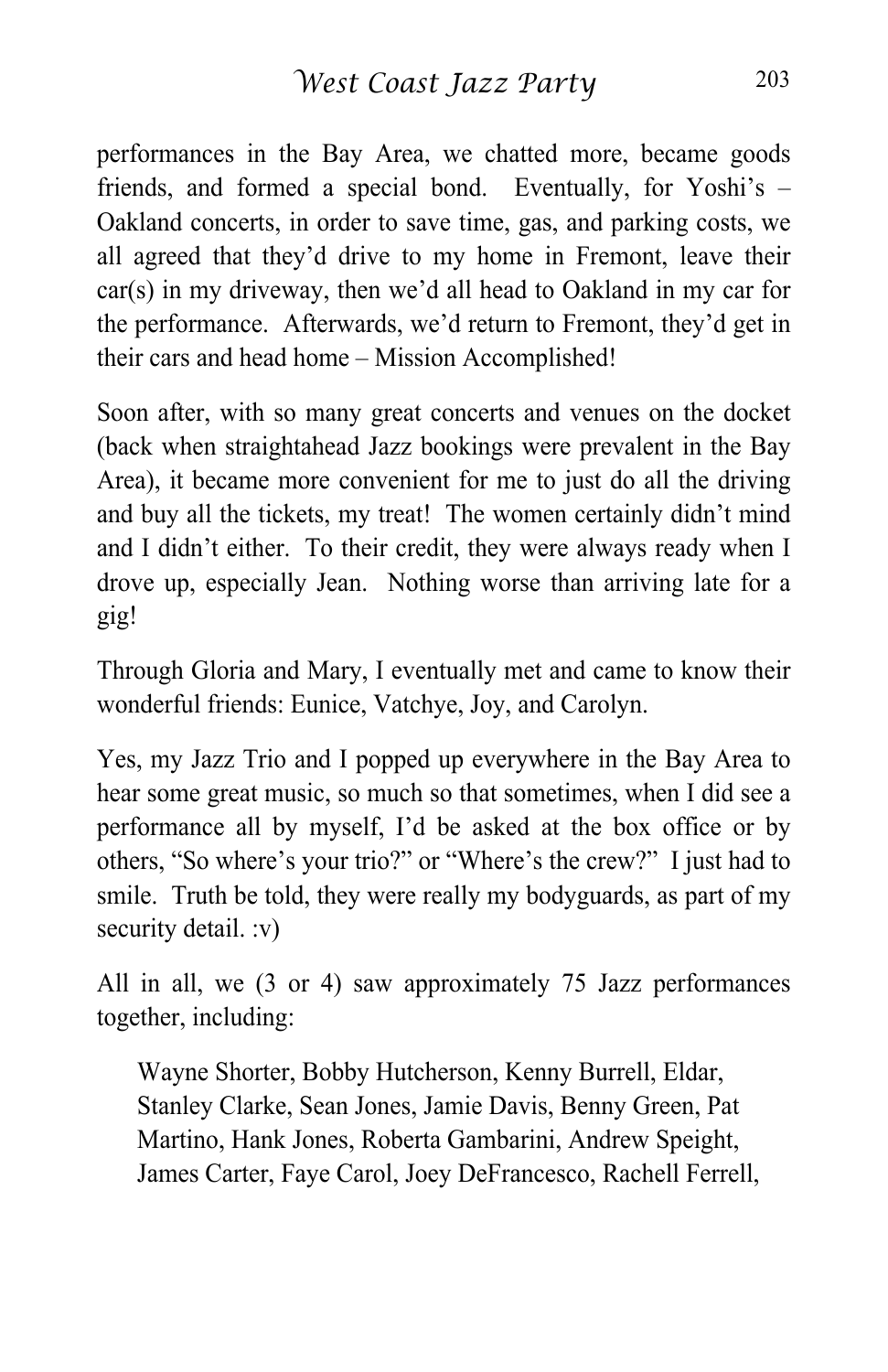Allen Smith, Barbara Morrison, Clairdee, Roy Hargrove, Pharoah Sanders, Rhonda Benin, James Moody, Lou Donaldson, Kim Nalley, Terrence Brewer, Eric Reed, Regina Carter, Cedar Walton, Ramsey Lewis, Earl Klugh, Buster Williams, Nancy Wilson, McCoy Tyner, Monterey Jazz Festival All-Stars, Terence Blanchard, NEA All-Stars, Babatunde Lea, John Handy, Jazz Crusaders, Ron Carter, Ambrose Akinmusire, Jacky Terrasson, Jeff Hamilton, Willie Jones, III, Alfredo Rodriguez, Renee Rosnes, Tom Harrell, Mary Stallings, Nina Freelon, Ravi Coltrane, Marcus Shelby, Kevin Mahogany, Bill Bell, Kenny Barron, Danilo Perez, Sweet Honey in the Rock, Monty Alexander, Junko Onisho, Dee Dee Bridgewater, Mary Wilson, Branford Marsalis, Goldings/Bernstein/Stewart, Arturo Sandoval, , Jaz Sawyer, Hubert Laws, Helen Sung, Jimmy Cobb, Larry Coryell, The Cookers, Billy Cobham, Tom Browne, Ronnie Laws, Wallace Roney, and Junius Courtney Big Band.

(This list does not include the numerous other Jazz performances that I checked out on my own.)

So there you have it, the origins of my Jazz Trio. Many others filled in from time to time. We really enjoyed the music, but even more, the fellow Jazz patrons who sat near us, were very friendly and cordial, chatted with us, applauded following a great solo, maintained a great spirit, etc. I guess that's what Jazz does to/for you. It's certainly good for the soul…

Unfortunately, when I travel to the Bay Area these days, it's often hard to find a straightahead Jazz performance that my trio and I would thoroughly enjoy. But I'll never quit trying, searching venues near and far, from San Francisco to Oakland to San Jose to Santa Cruz.

To each of these classy, sophisticated, and Jazzy ladies, most of